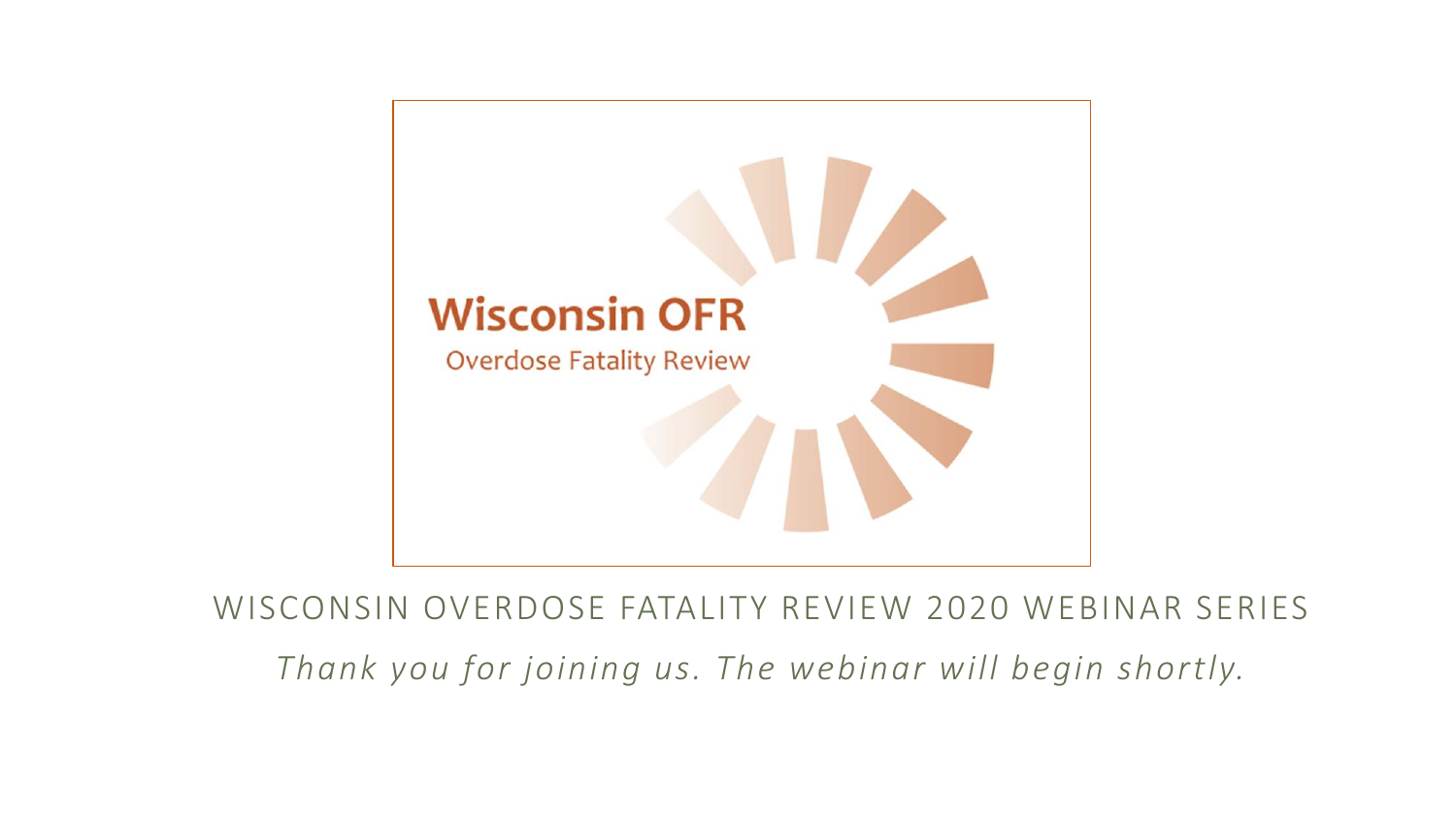#### Webex reminders

- All attendees are muted.
- Use the chat box only for webinar technical issues.
- **A** Click to view the list of participants.
- Today's webinar will be recorded.



Use the Q&A box to ask the panelists questions.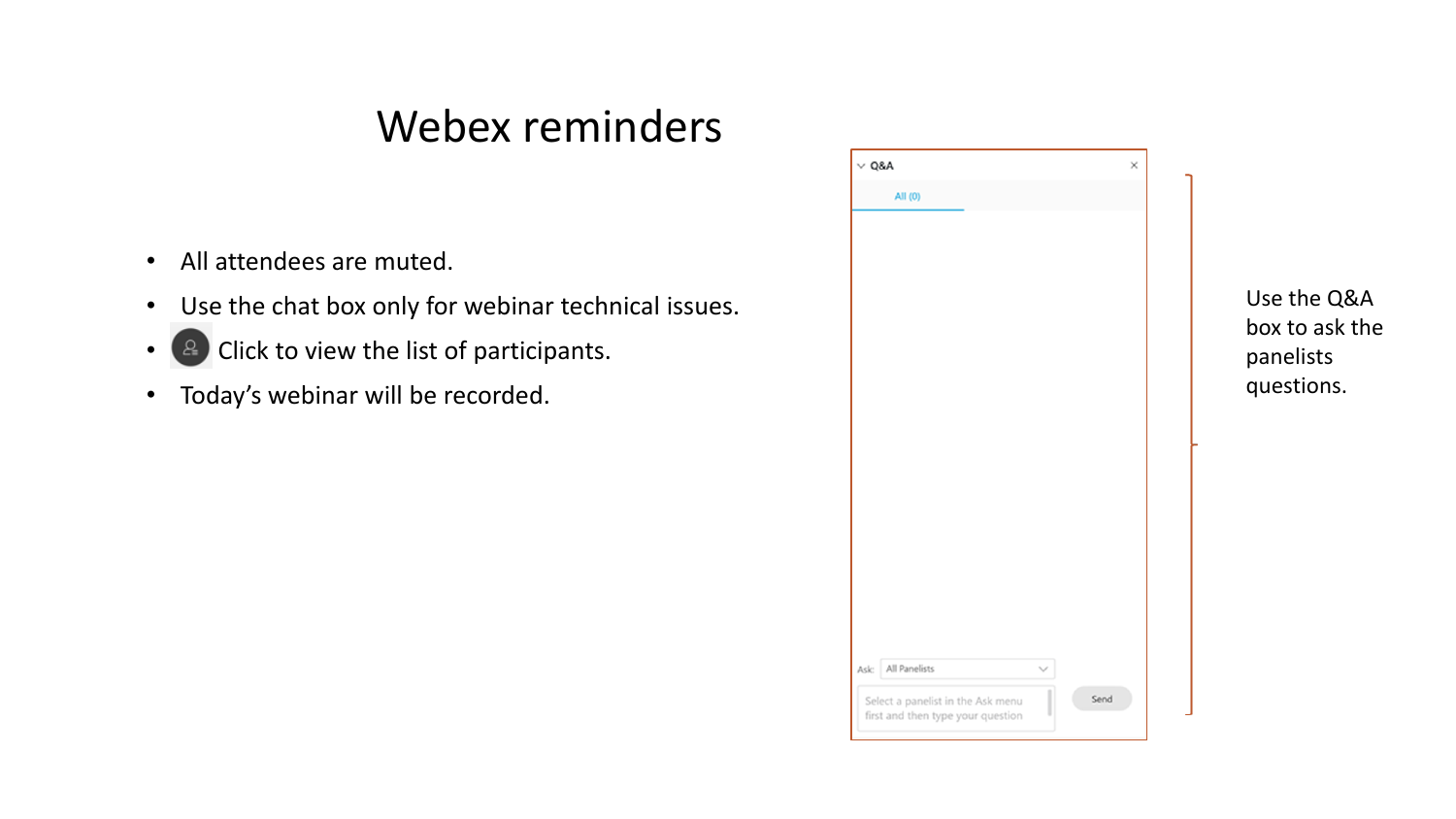

# Prescription Drug Monitoring Program (PDMP)

# Wisconsin Department of Safety and Professional Services

Miao-ching (Marjorie) Liu, Ph.D. Program Lead (608) 266-8981 | miaoching.liu@wisconsin.gov

.



**WISCONSIN PRESCRIPTION DRUG MONITORING PROGRAM (PDMP**)

FETY AND PROFESSIONAL SERVICES (DSPS) | 4822 MADISON YARDS WAY, MADISON, WI 53705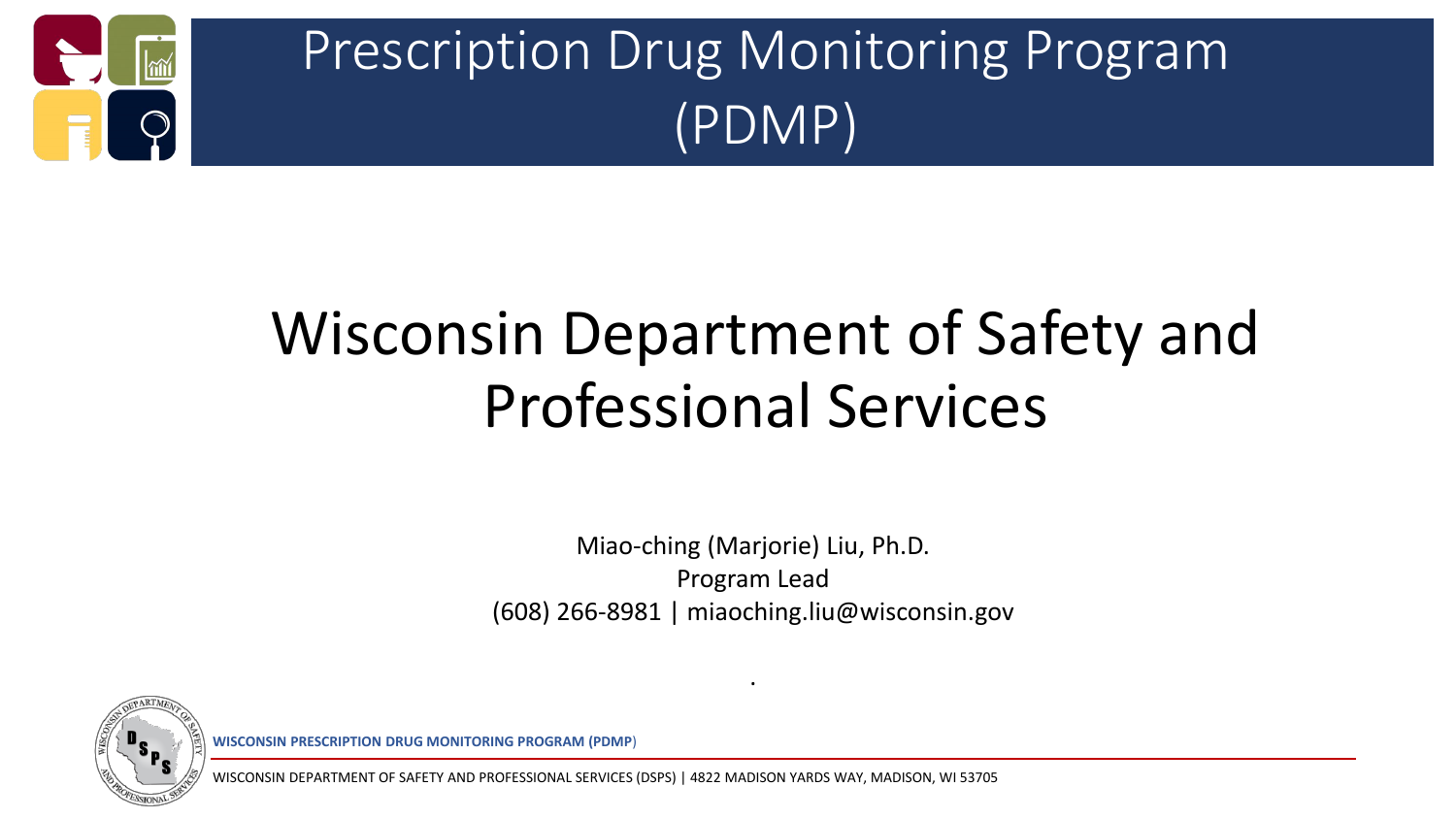

### Overview





**WISCONSIN PRESCRIPTION DRUG MONITORING PROGRAM (PDMP**)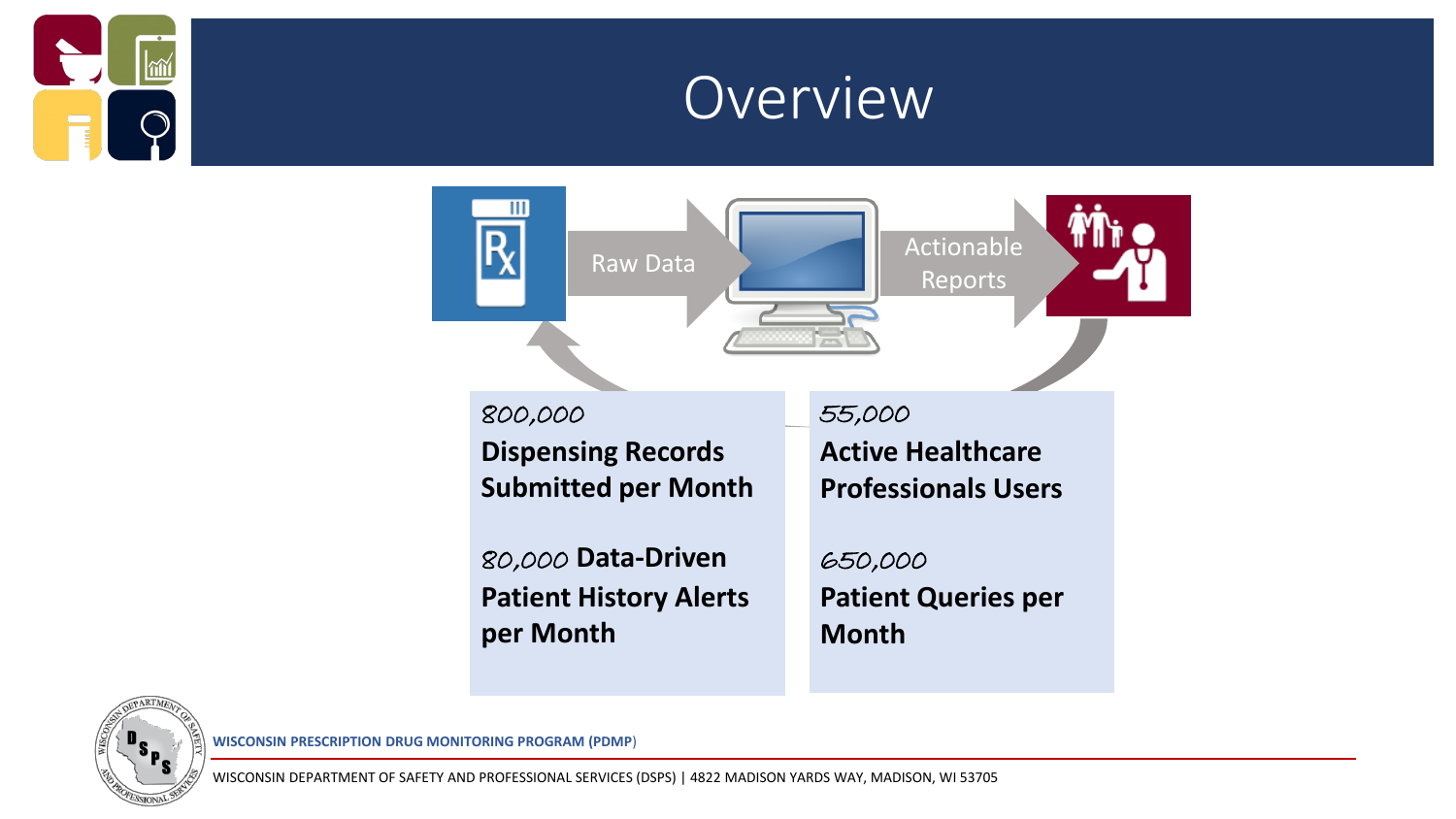

## Dispensing of Monitored Prescription Drugs: 2014-Present

Dispensing of Monitored Prescription Drugs





**WISCONSIN PRESCRIPTION DRUG MONITORING PROGRAM (PDMP**)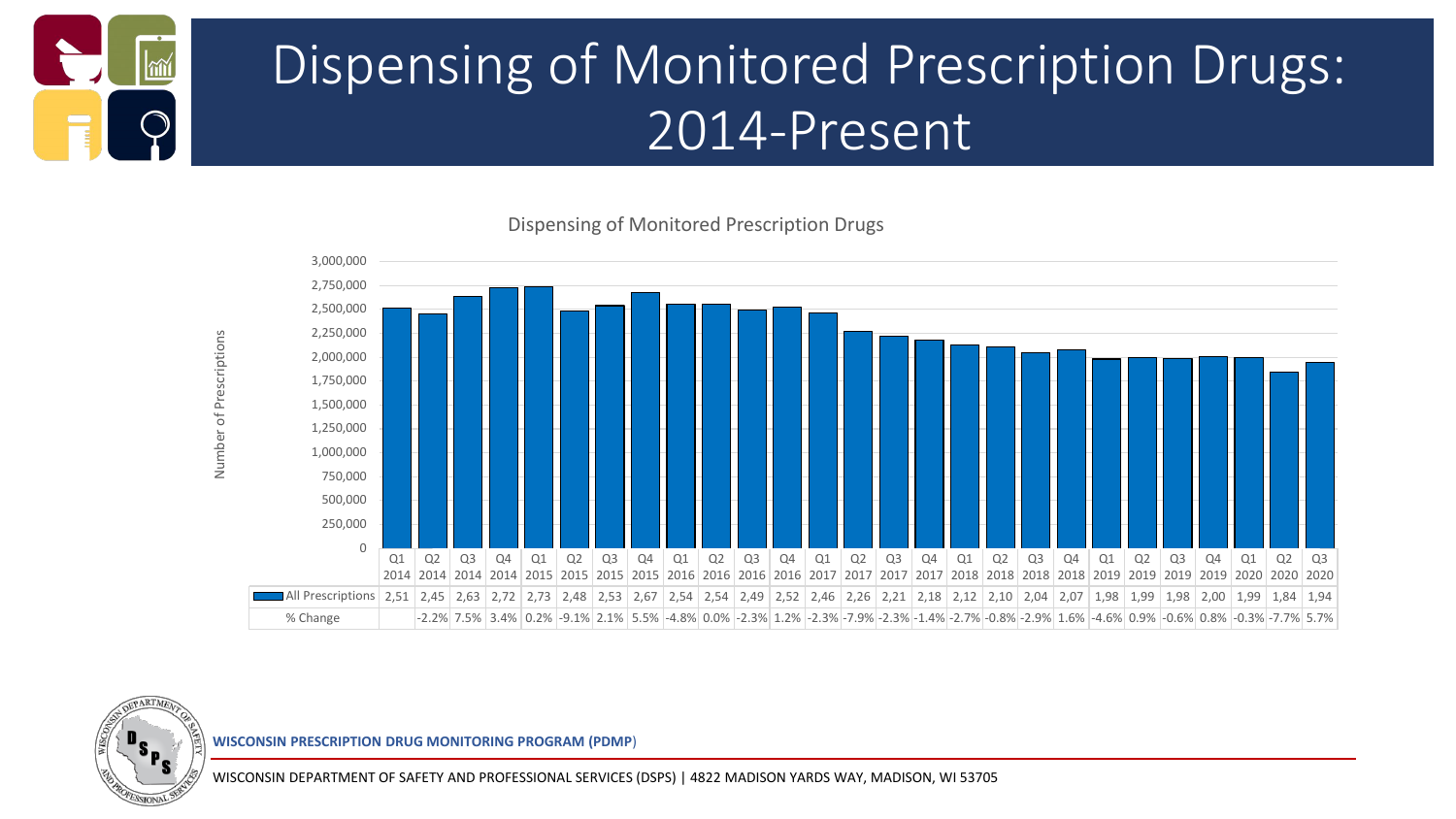

### Dispensing By Drug Class: 2014-2019

#### **Significant decreases in opioids and Benzodiazepines**

- Opioids: 34% decrease (1.7 million fewer prescriptions)
- Benzodiazepines: 24% decrease (557,050 fewer prescriptions)



Dispensing of Monitored Prescriptions by Year



**WISCONSIN PRESCRIPTION DRUG MONITORING PROGRAM (PDMP**)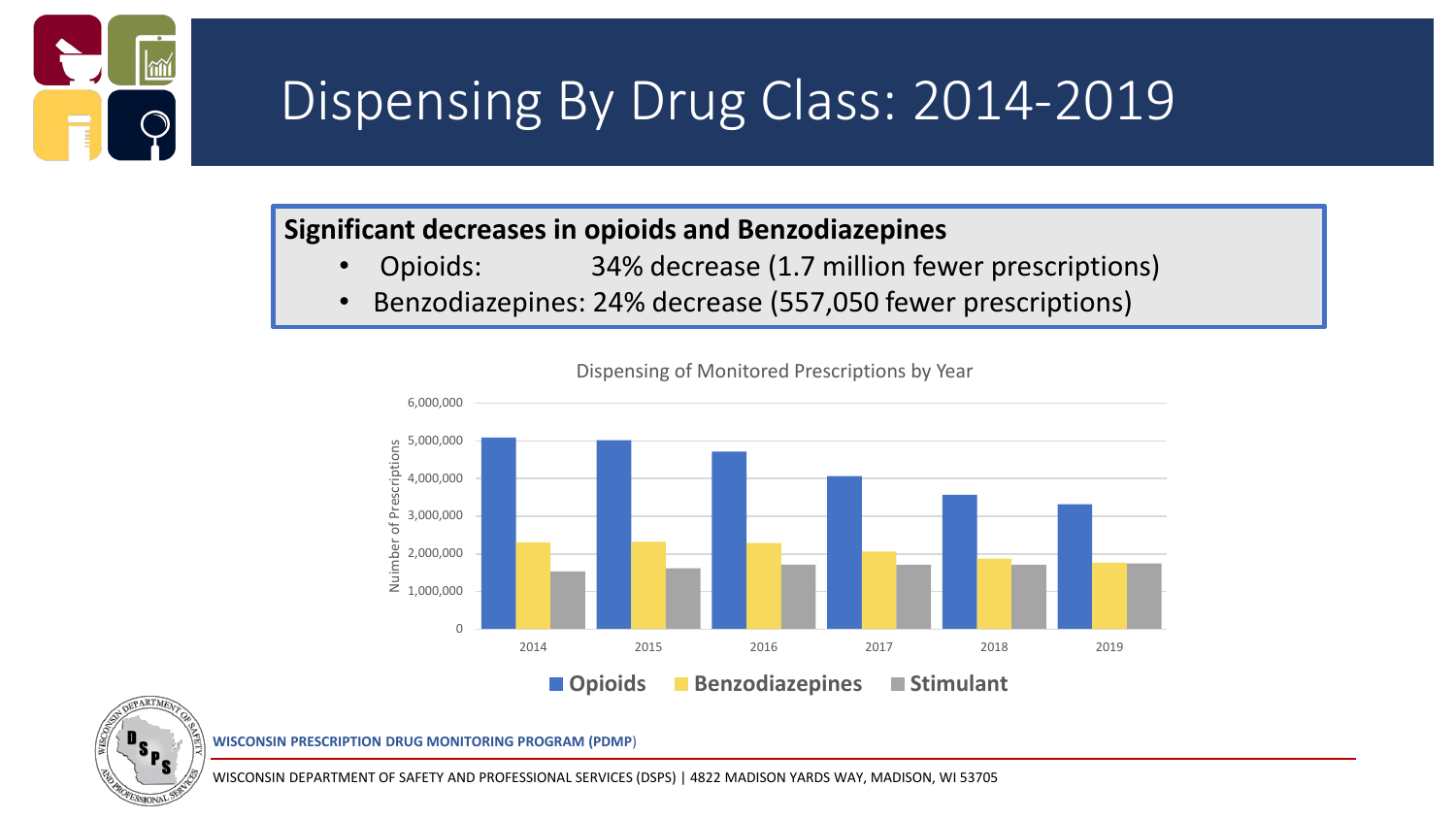

## Number of Opioid Dispensing: Most Prescribed Drugs





**WISCONSIN PRESCRIPTION DRUG MONITORING PROGRAM (PDMP**)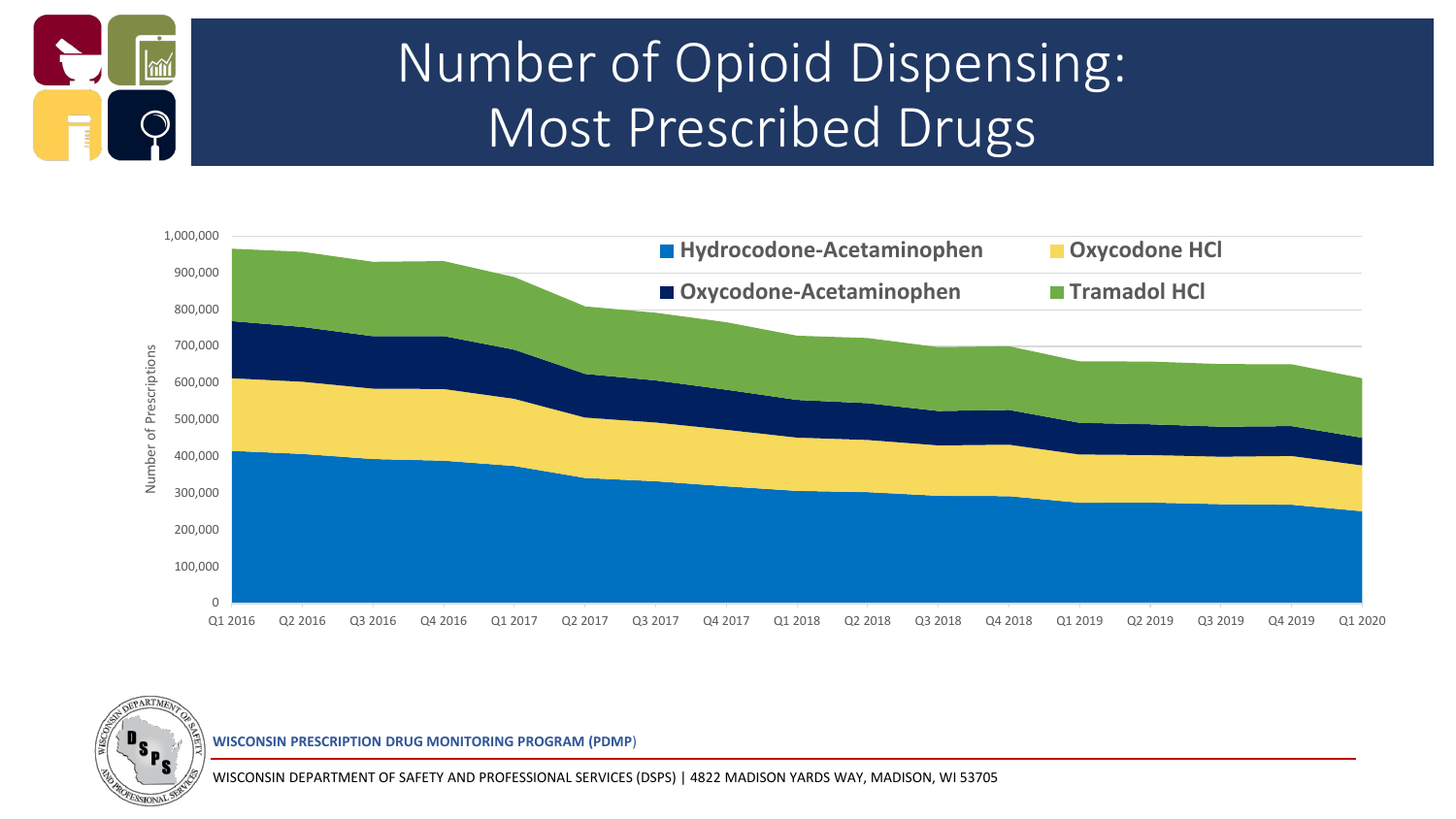

### Data-Driven Concerning Patient History Alerts





**WISCONSIN PRESCRIPTION DRUG MONITORING PROGRAM (PDMP**)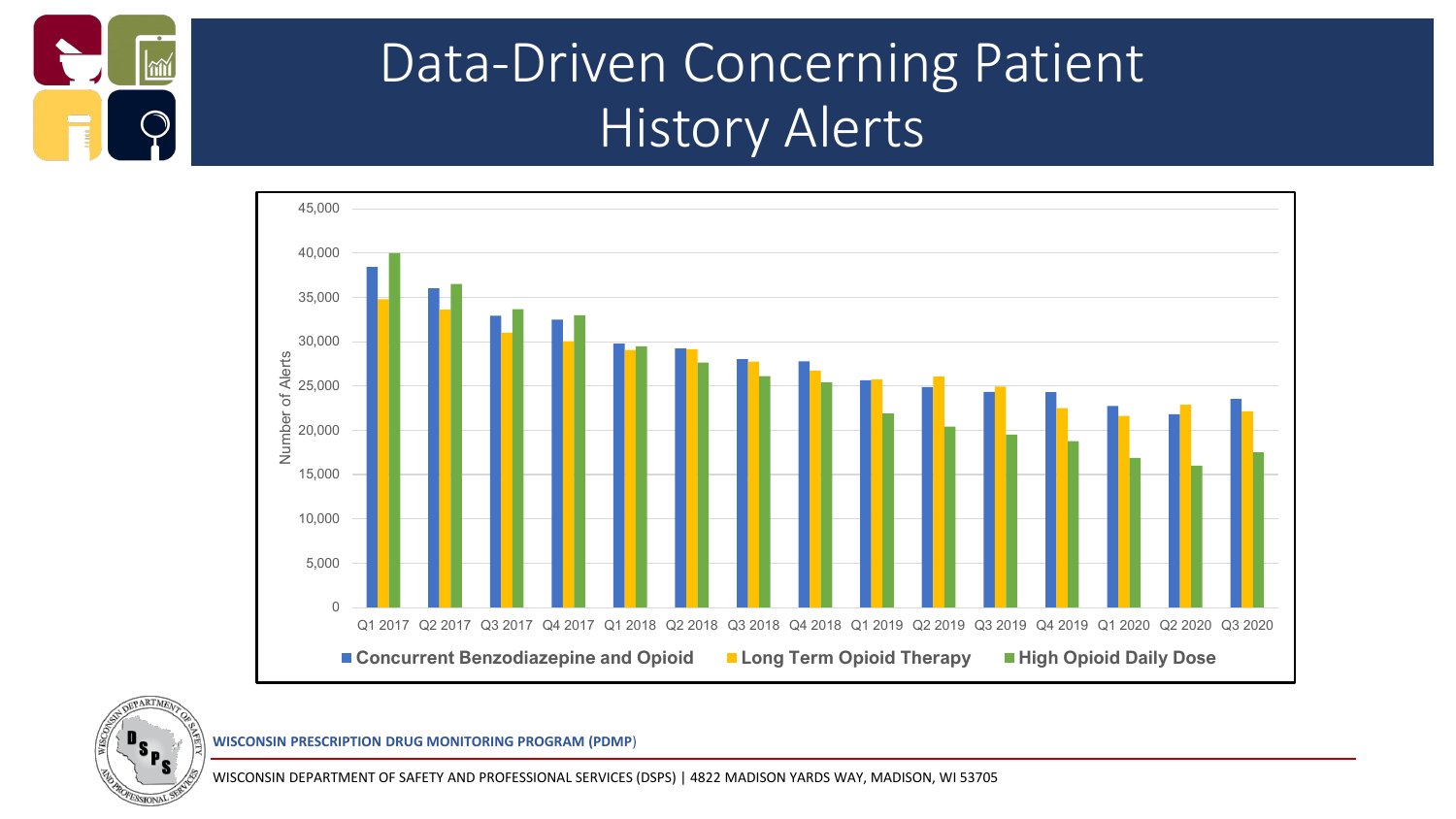

### Law Enforcement Alerts 2017-Present





**WISCONSIN PRESCRIPTION DRUG MONITORING PROGRAM (PDMP**)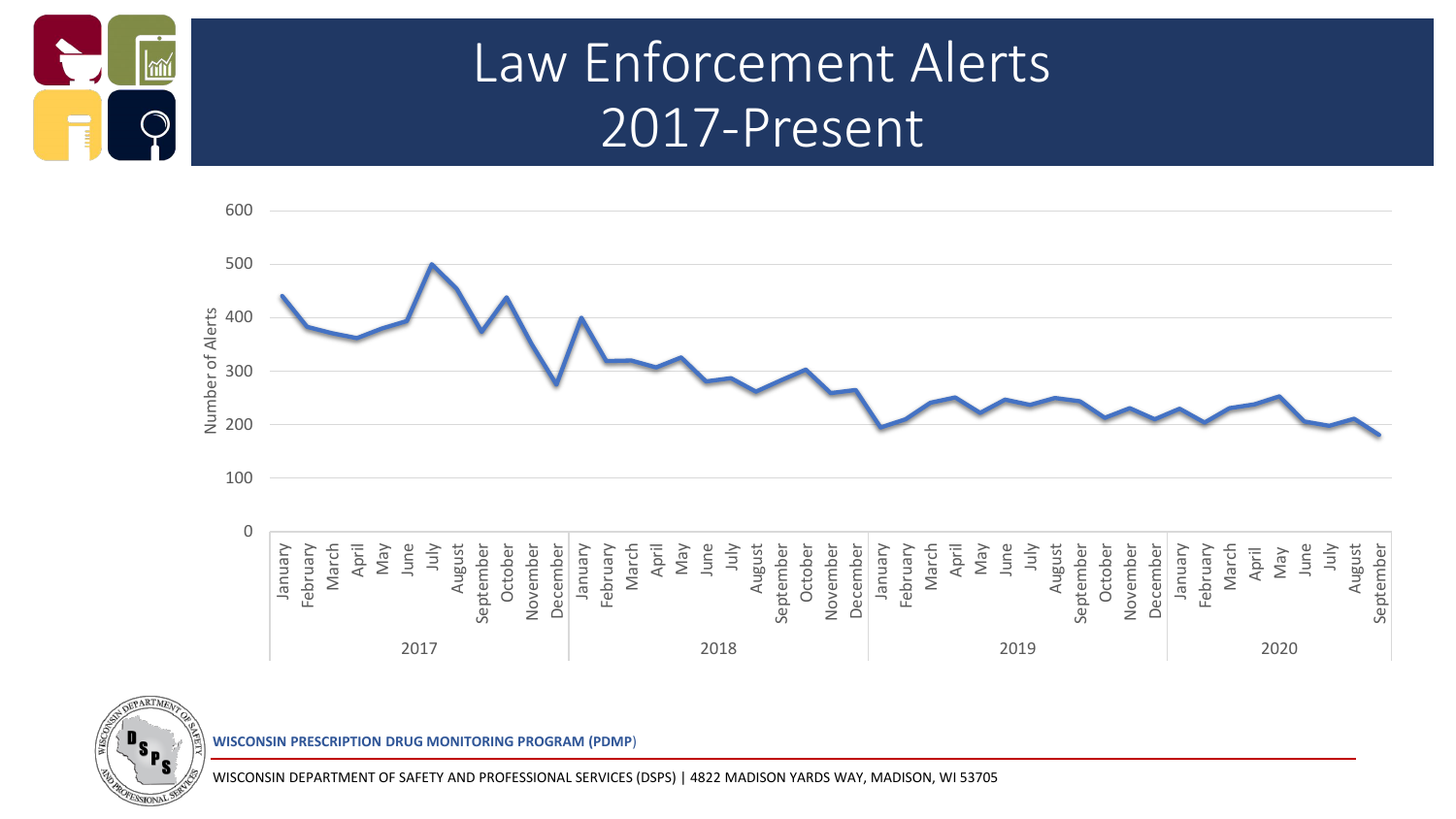

### Law Enforcement Alert Types 2020



![](_page_9_Picture_3.jpeg)

**WISCONSIN PRESCRIPTION DRUG MONITORING PROGRAM (PDMP**)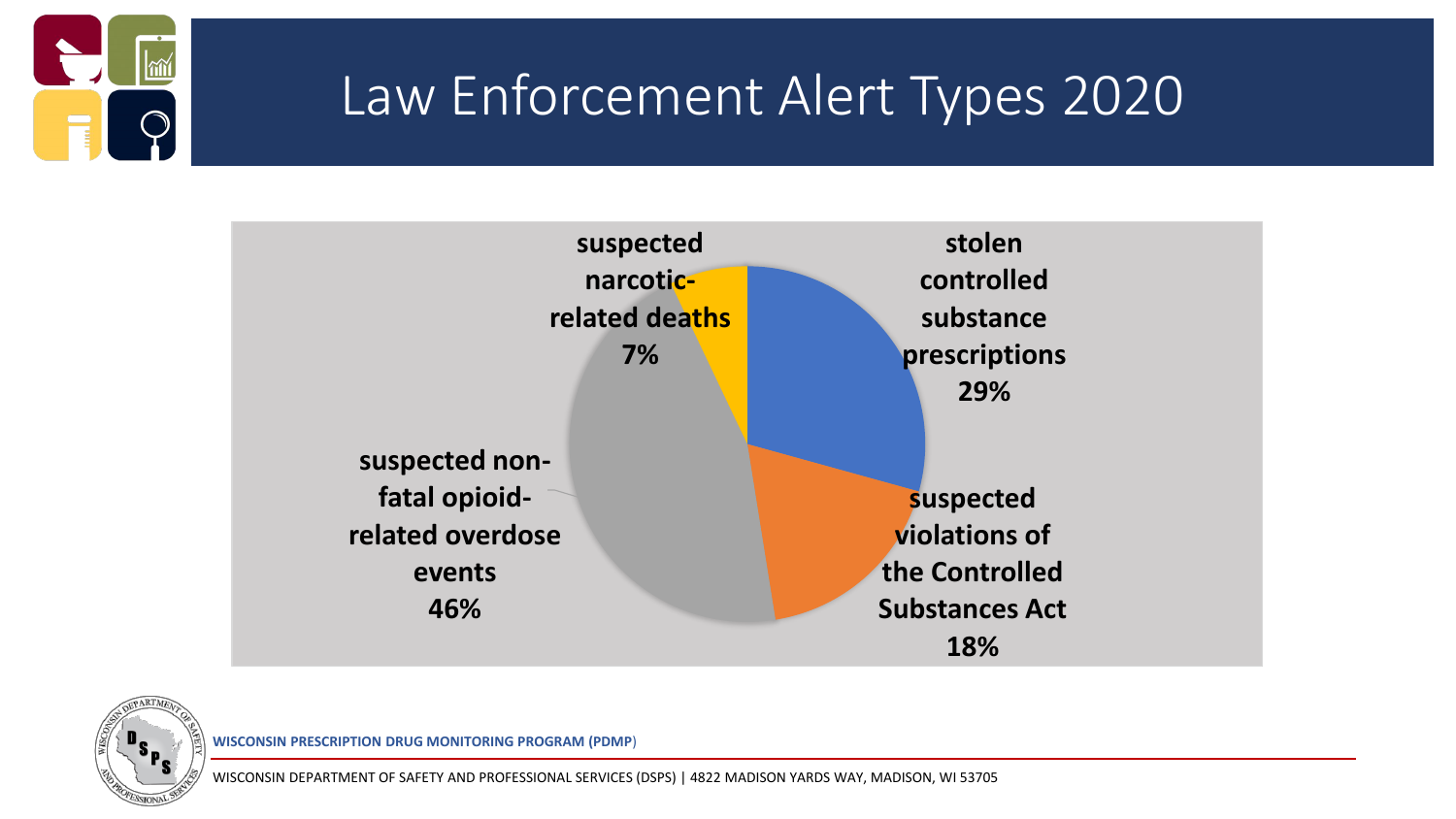![](_page_10_Picture_0.jpeg)

# Encouraging Trends

#### **The dispensing of Buprenorphine HCl-Naloxone HCl Dihydrate**

(Suboxone®), one of the medications commonly used as part of Medication-Assisted Treatment (MAT) for opioid use disorder, continued to increase by 5.6% in Q3 2020 compared to Q2 2020, which equates to an increase of 20% over the past 12 months, and 100% since Q1 2016.

#### **The occurrence of data-driven concerning patient history alerts,**

including measures that indicate drug seeking behaviors and increased risk for overdose, continued to decline by nearly 5% from the previous quarter, 12% over the past 12 months, and 45% from the launch of the WI ePDMP in Q1 2017.

![](_page_10_Picture_6.jpeg)

**WISCONSIN PRESCRIPTION DRUG MONITORING PROGRAM (PDMP**)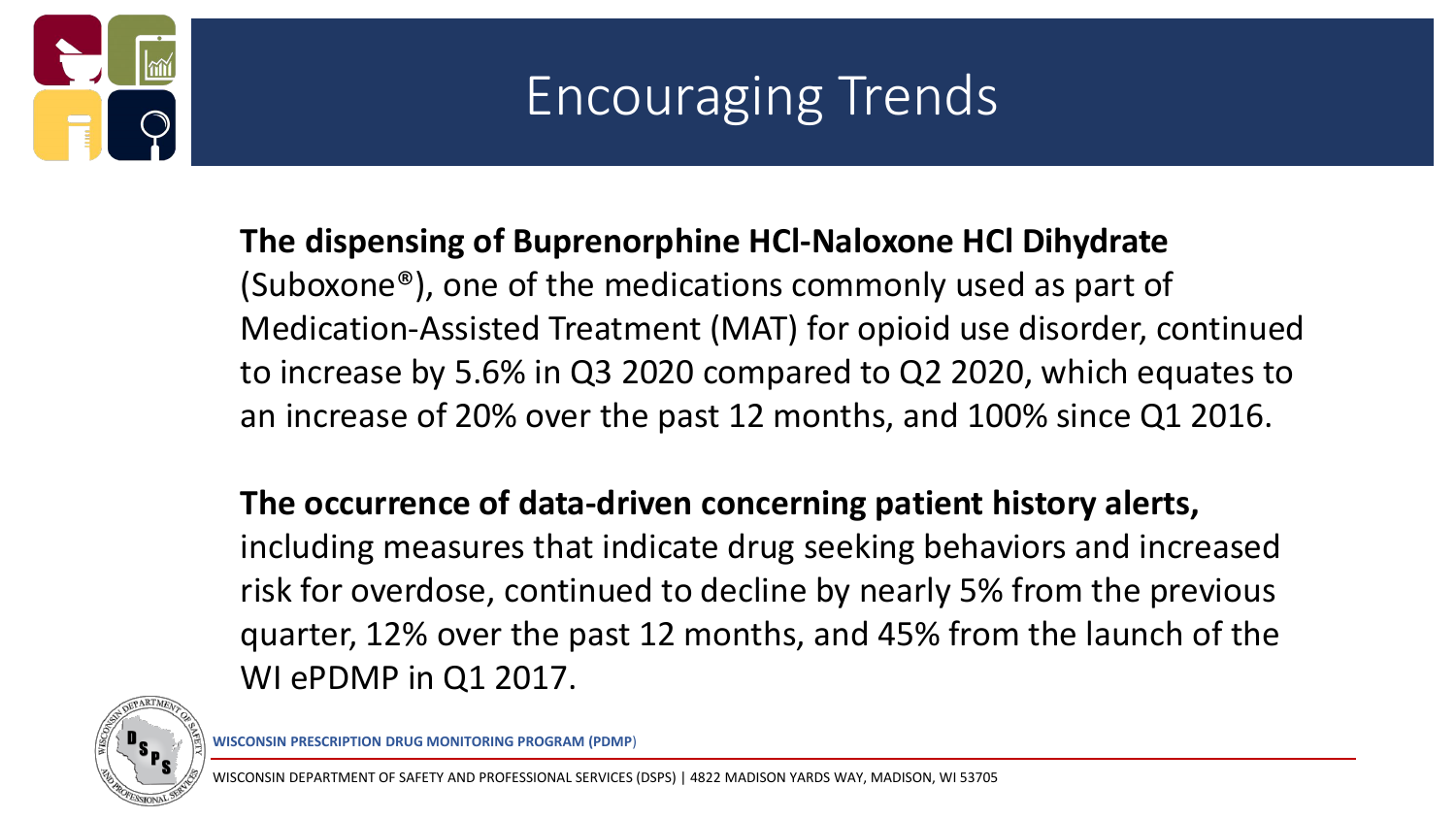![](_page_11_Picture_0.jpeg)

## Other Considerations: Opioids & Benzo by Gender

![](_page_11_Figure_2.jpeg)

![](_page_11_Picture_3.jpeg)

**WISCONSIN PRESCRIPTION DRUG MONITORING PROGRAM (PDMP**)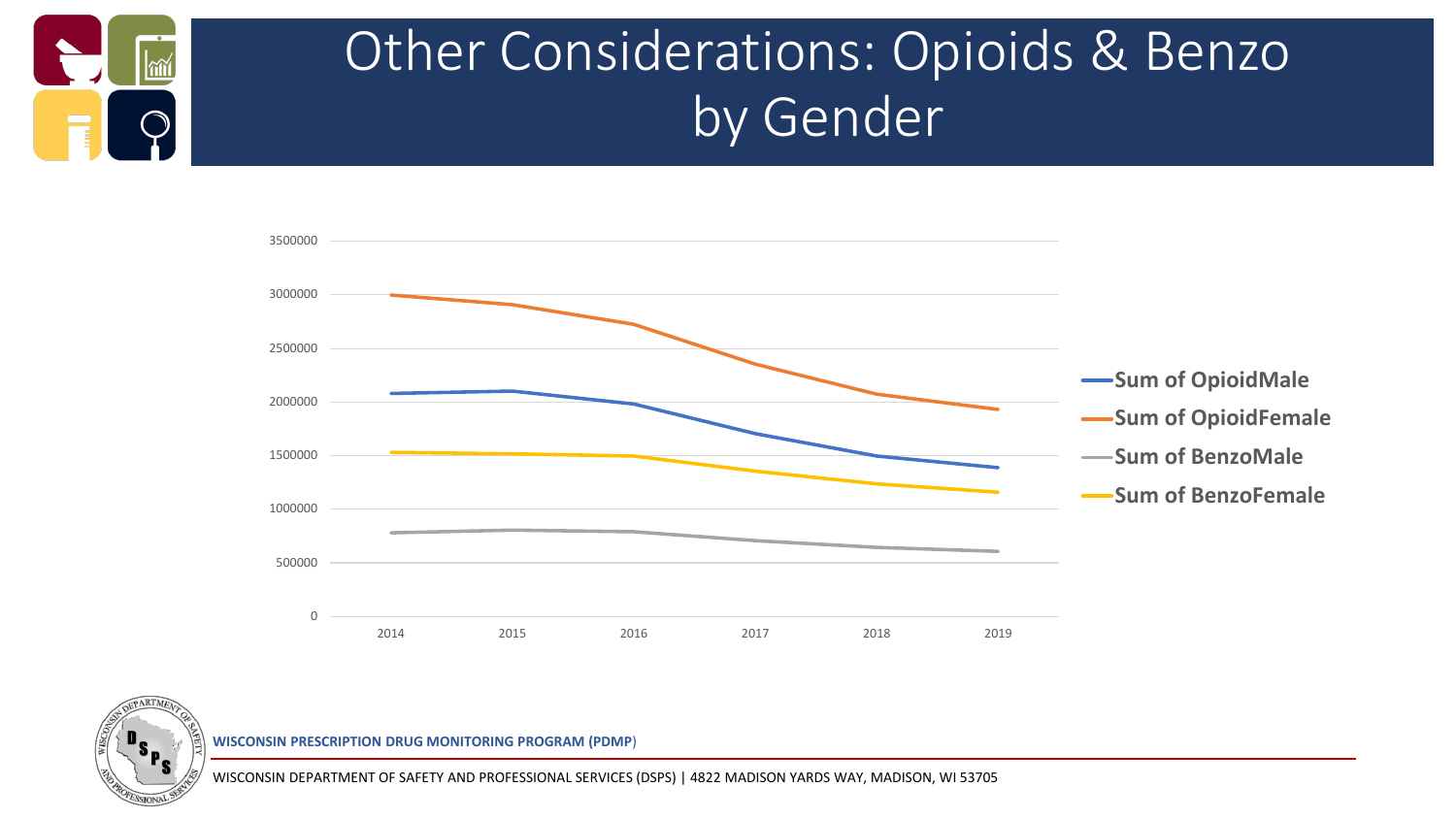![](_page_12_Picture_0.jpeg)

## Other Considerations: Stimulants by Gender

![](_page_12_Figure_2.jpeg)

![](_page_12_Picture_3.jpeg)

**WISCONSIN PRESCRIPTION DRUG MONITORING PROGRAM (PDMP**)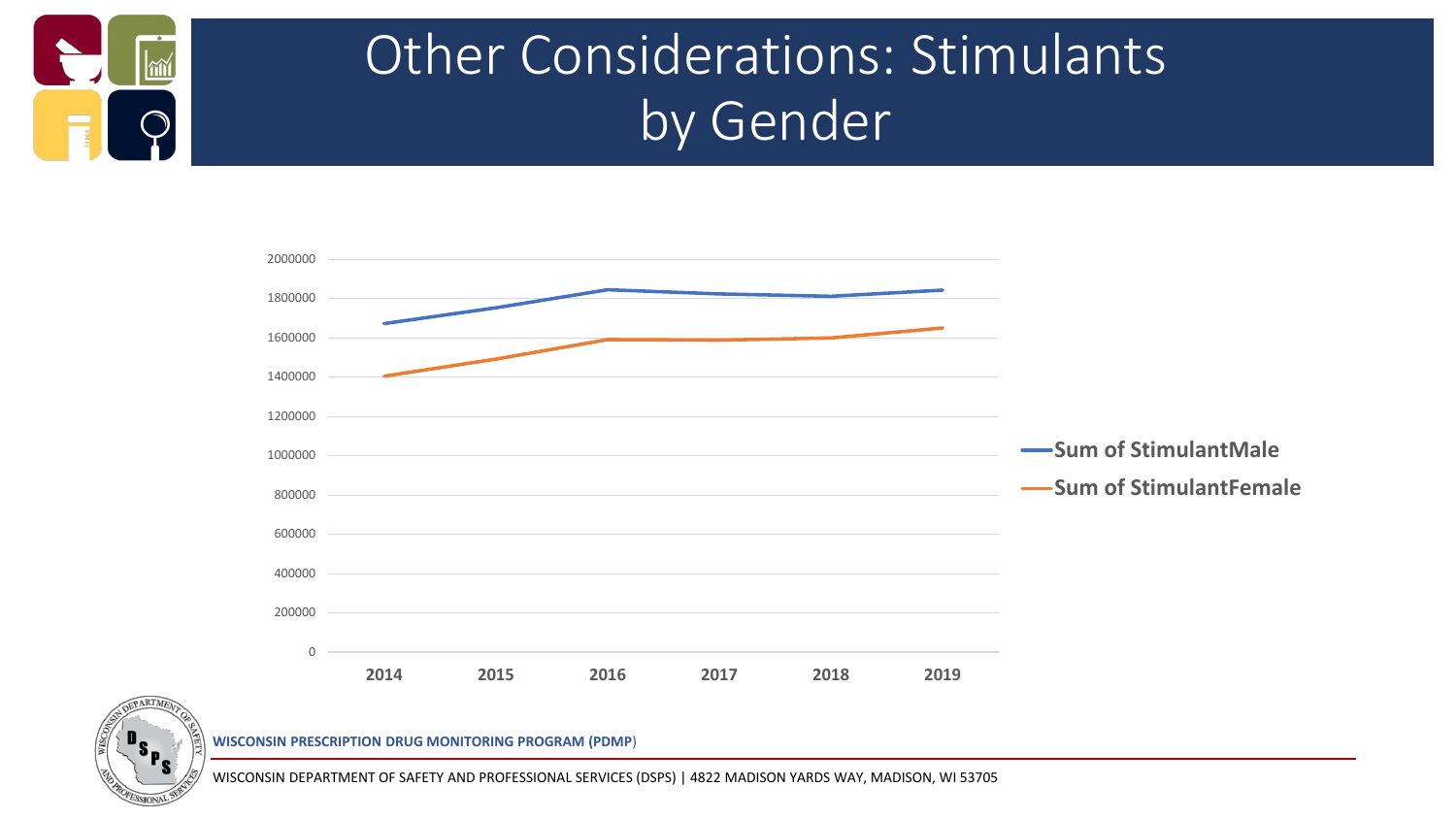![](_page_13_Picture_0.jpeg)

### Considerations: Trends by Area

![](_page_13_Figure_2.jpeg)

![](_page_13_Picture_3.jpeg)

**WISCONSIN PRESCRIPTION DRUG MONITORING PROGRAM (PDMP**)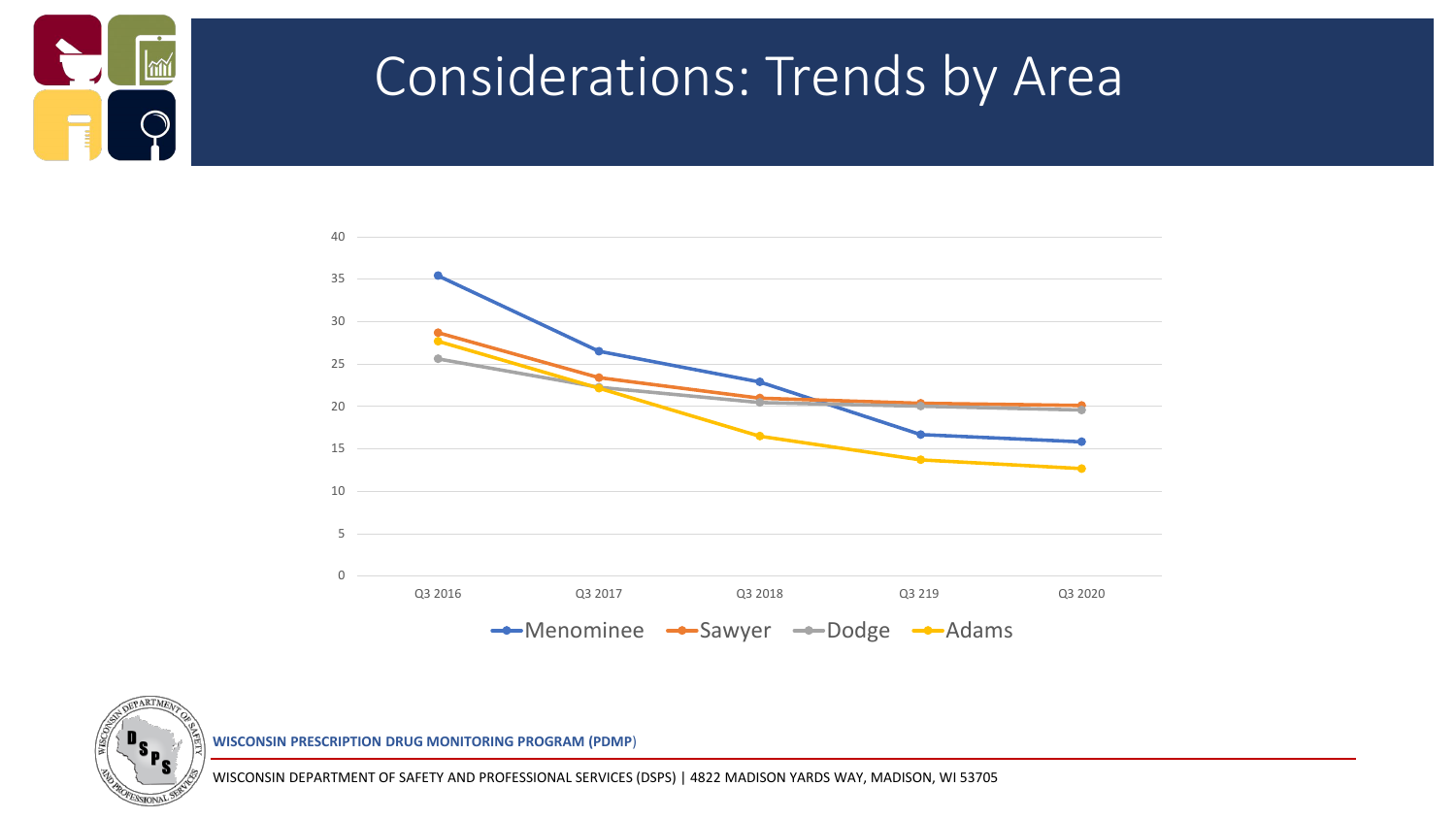![](_page_14_Picture_0.jpeg)

EPARTM

### Considerations: Ranking by Area

![](_page_14_Figure_2.jpeg)

**WISCONSIN PRESCRIPTION DRUG MONITORING PROGRAM (PDMP**)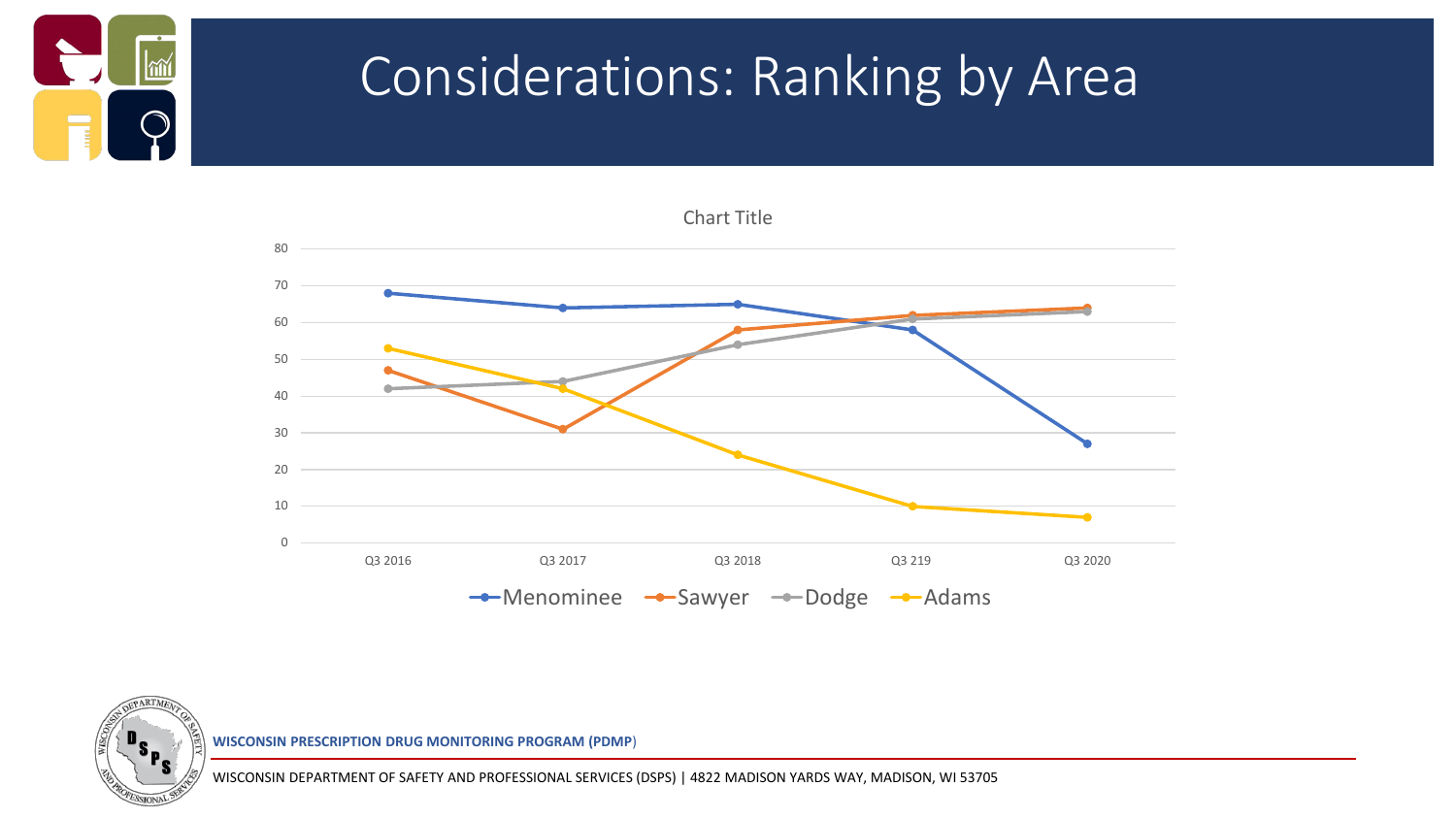![](_page_15_Picture_0.jpeg)

## Considerations: Ranking 2020 Q3 by OFR Regions

![](_page_15_Figure_2.jpeg)

![](_page_15_Picture_3.jpeg)

![](_page_15_Picture_4.jpeg)

**PTION DRUG MONITORING PROGRAM (PDMP)**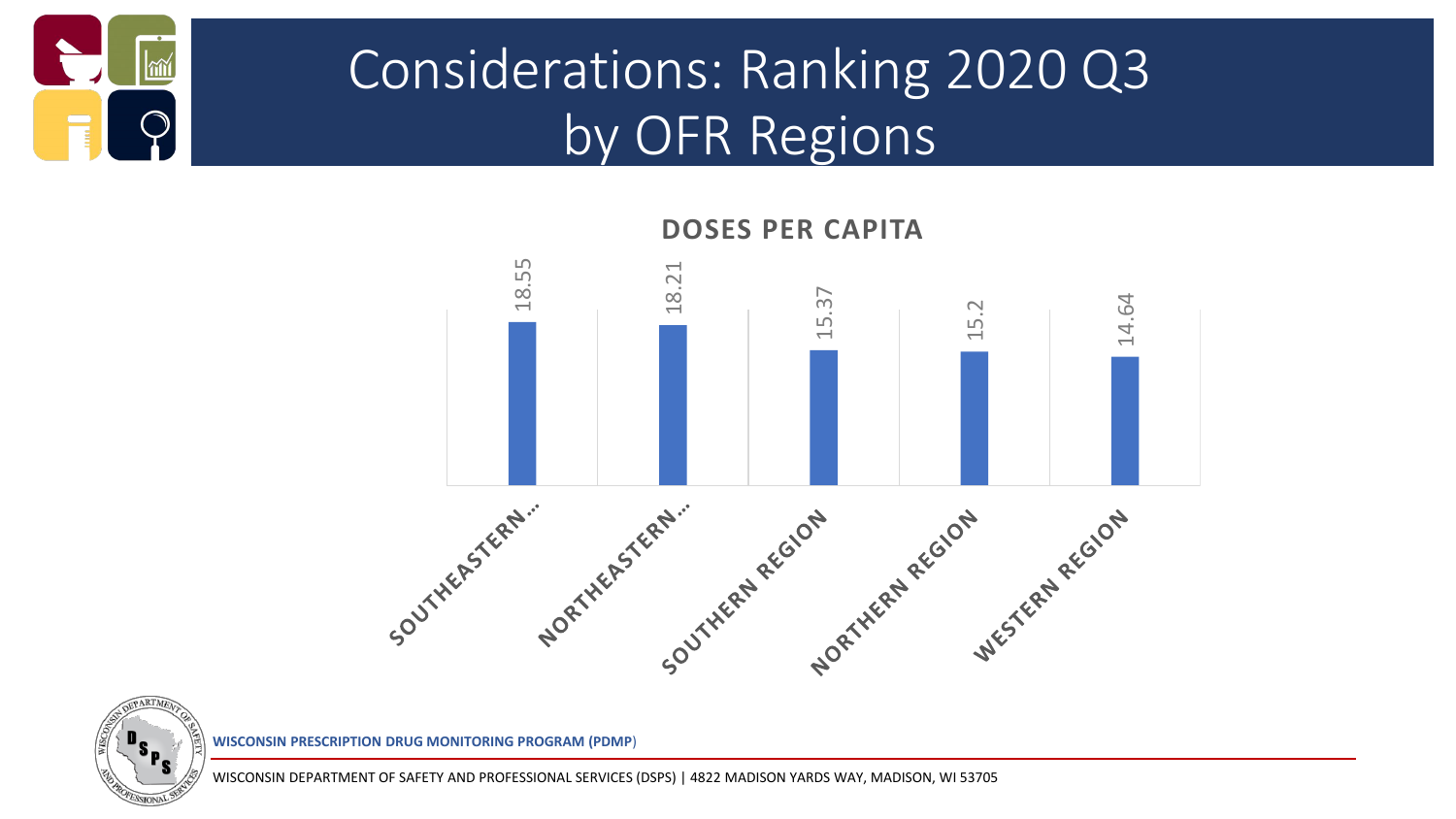![](_page_16_Picture_0.jpeg)

## Considerations: Ranking 2020 Q3 by OFR Counties

![](_page_16_Figure_2.jpeg)

![](_page_16_Picture_3.jpeg)

**WISCONSIN PRESCRIPTION DRUG MONITORING PROGRAM (PDMP**)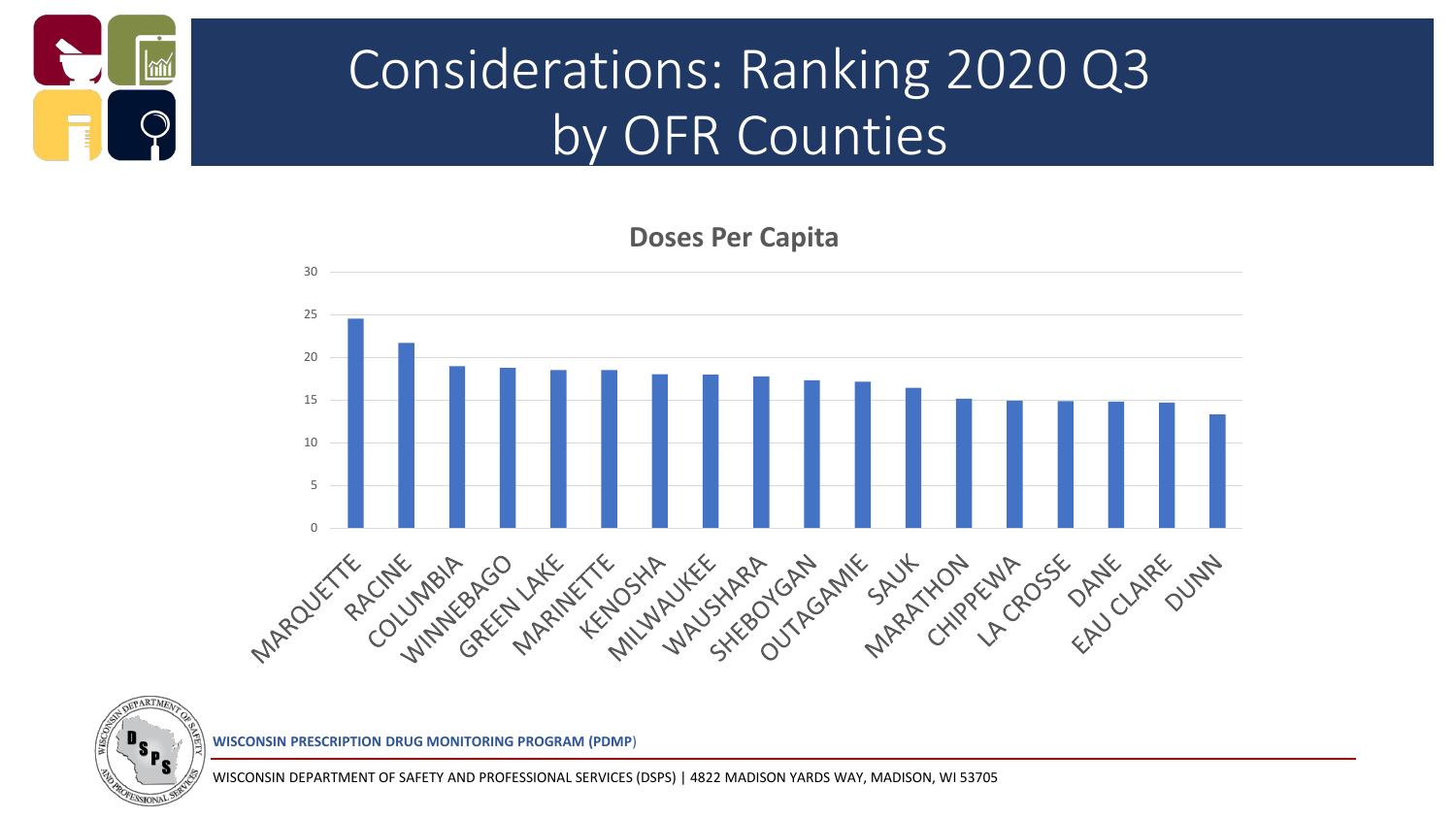![](_page_17_Picture_0.jpeg)

## Considerations: Ranking 2020 Q3 by OFR Counties

**Ranking of Doses per Capita By OFR Counties**

![](_page_17_Figure_3.jpeg)

![](_page_17_Picture_4.jpeg)

**WISCONSIN PRESCRIPTION DRUG MONITORING PROGRAM (PDMP**)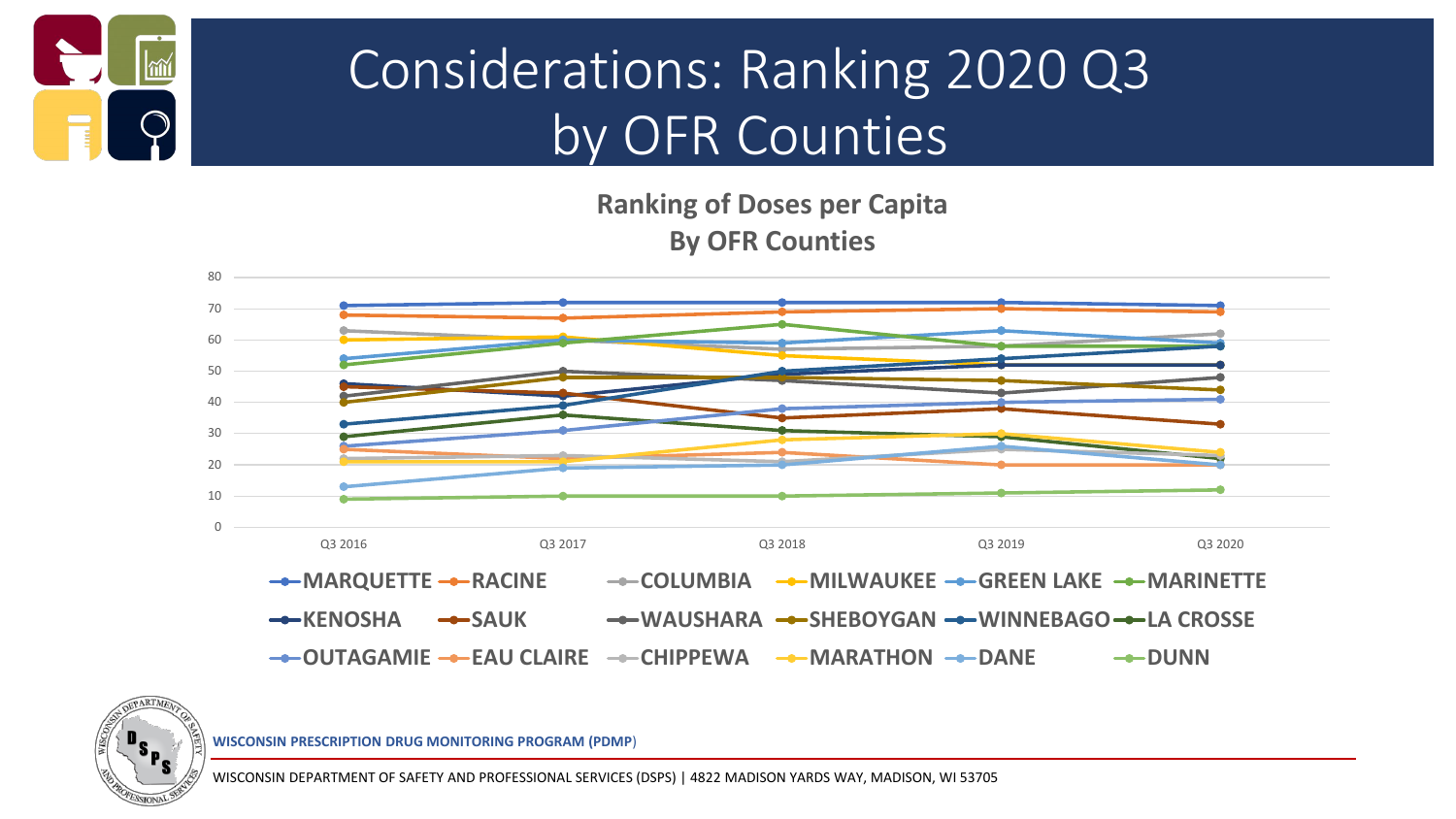![](_page_18_Picture_0.jpeg)

## Considerations: Ranking 2020 Q3 by OFR Counties

**Ranking of Doses per Capita By OFR Counties**

![](_page_18_Figure_3.jpeg)

![](_page_18_Picture_4.jpeg)

**WISCONSIN PRESCRIPTION DRUG MONITORING PROGRAM (PDMP**)